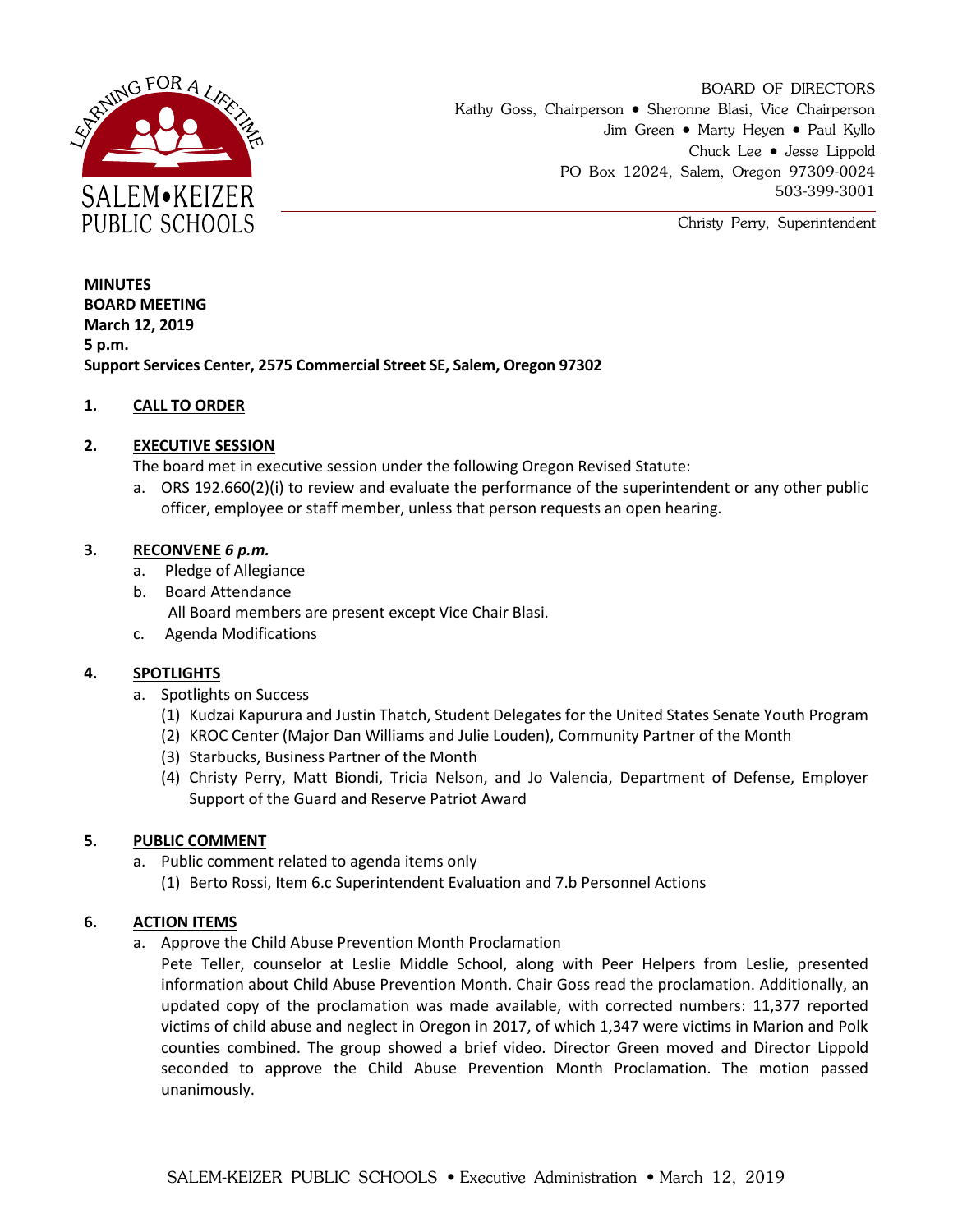b. Approve Modifications to the Findings of Fact in Support of the Use of Construction Manager/General Contractor Methodology for the June 2018 General Obligation Construction Bond

Chief Operations Officer Mike Wolfe reviewed the amendments to the document for the board. Revisions include more specificity and flexibility. Director Kyllo moved and Director Heyen seconded to approve the modifications to the Findings of Fact in Support of the Use of Construction Manager/General Contractor Methodology for the June 2018 General Obligation Construction Bond. The board asked clarifying questions, which Mr. Wolfe addressed. The motion passed unanimously.

c. Accept 2017-18 Superintendent Evaluation Director Green moved and Director Lippold seconded to accept the 2017-18 Superintendent Evaluation. Directors Lee, Lippold, and Heyen thanked the superintendent for her work. The motion passed unanimously.

#### **7. CONSENT CALENDAR**

- a. Acceptance of Grants
- b. Personnel Actions
- c. Employment Contract: Executive Director of Human Resources
- d. Employment Contract: Chief Operations Officer

Director Lippold pulled item 7.b, declaring a conflict of interest as his brother works for West Salem High School. Director Kyllo pulled items 7.c and 7.d, requesting votes be recorded for each section.

Director Green moved acceptance of the grants (item 7.a) in the consent calendar, seconded by Director Kyllo. The motion passed unanimously.

Director Kyllo moved and Director Green seconded to approve item 7.b. The motion passed 5 to 0; Director Lippold abstained due to his declared conflict of interest.

Director Green moved and Director Lee seconded to approve item 7.c. The motion passed 5 to 1 with Director Kyllo opposed.

Director Green moved and Director Lippold seconded to approve item 7.d. The motion passed 5 to 1 with Director Kyllo opposed.

#### **8. READINGS**

a. Purchase of Auburn Park from Marion County

Chief Operations Officer Mike Wolfe reviewed the purchase plan, which included negotiations with the federal government. The total transaction cost, including property and additional appraisals, will be approximately \$375,000. The item will come before the board for action at the April board meeting.

b. Property Transaction with City of Keizer and Signature Authority

Mr. Wolfe reviewed the property transaction, which is a right-of-way along the front of the Whiteaker Middle School campus. The board asked clarifying questions, which Mr. Wolfe addressed. The item will come before the board for action at the April board meeting.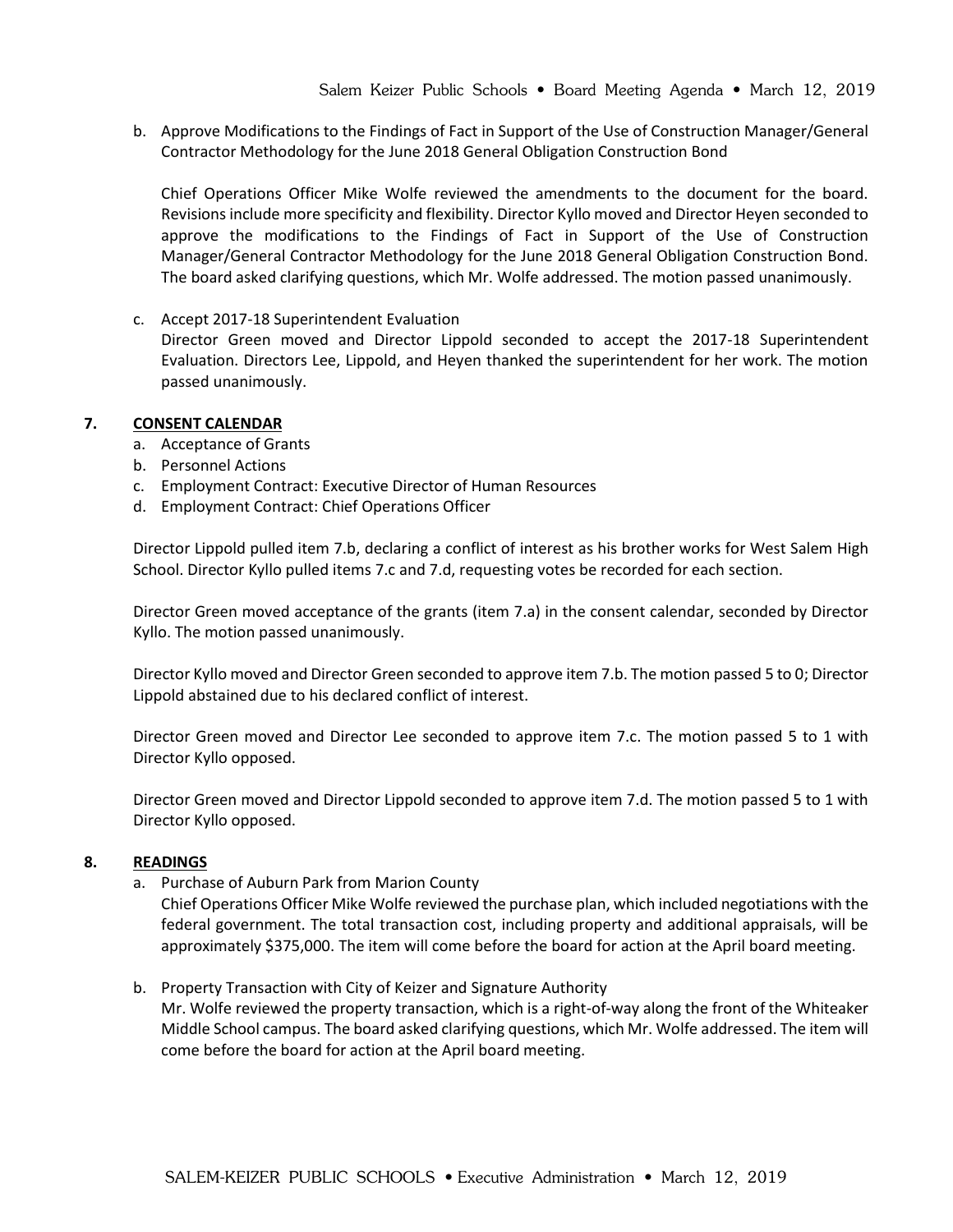## **9. REPORTS**

a. Emergent Student Needs

Kraig Sproles, director of academic achievement, introduced presenters Christi Cheever, principal at Highland Elementary, and teachers Gabby Arenas and Jessica Tucker, who provided a summary report on how the Highland community is responding to emergent student needs. They discussed their approach centered on Positive Behavioral Interventions and Supports (PBIS) and core lessons on socialemotional learning. A brief video was presented. The board asked clarifying questions, which Principal Cheever and the teachers addressed.

b. Community Bond Oversight Committee (CBOC)

Mike Wolfe, chief operations officer, provided a report on the first meeting of the Community Bond Oversight Committee (CBOC), which was held in January. He reviewed outcomes of the meeting, which included progress on construction projects and adjustments due to recommendations from the Boundary Review Task Force. He noted he met with board leadership, which has given approval to add a member to the committee from McKay feeder system, along with a student representative from the Student Equity Committee. They will initiate a recruitment process and bring a recommendation to the board. The next meeting is scheduled for April 22, rescheduled from April 8.

## c. Executive Limitation No. 9: Asset Protection

Superintendent Perry presented the report on Executive Limitation No. 9, highlighting the following items:

- Item No. 2: The district has asked for an updated actuarial report and will provide that to the board.
- Item No. 3: The district has insurance coverage in multiple areas to cover losses.
- Item No. 4: The district's annual audit checks on internal controls.
- Item No. 5: The district encountered a loss of right of first refusal on property adjacent to Crossler as a title search missed that item. Staff engaged legal counsel and briefed the board on appropriate course of action.

## d. Executive Limitation No 10: Facilities

Superintendent Perry presented the report on Executive Limitation No. 10, highlighting the following items:

- Item No. 2: The bond helps the district address facility needs as we grow.
- Item No. 3: The bond helps the district address capital planning needs.
- Item No. 5: The board has not approved a fee change for facilities use since 2004. There is continued need for use of our facilities, and added costs come with that use. The board will look at fees at its summer work session.

## **10. INFORMATION**

a. Board & Budget Committee Meeting Schedule

## **11. PUBLIC COMMENT**

- a. Public comment related to non-agenda items only:
	- (1) Marcia Lancaster, Box Tops 4 Education/Recycling
	- (2) Kaye Swires, Class Size
	- (3) Luz Rivera, Budget
	- (4) Katrina Ohlemiller, Budget
	- (5) Mindy Merrit, Commentary
	- (6) Tyler Scaialo-Lakeberg, Budget